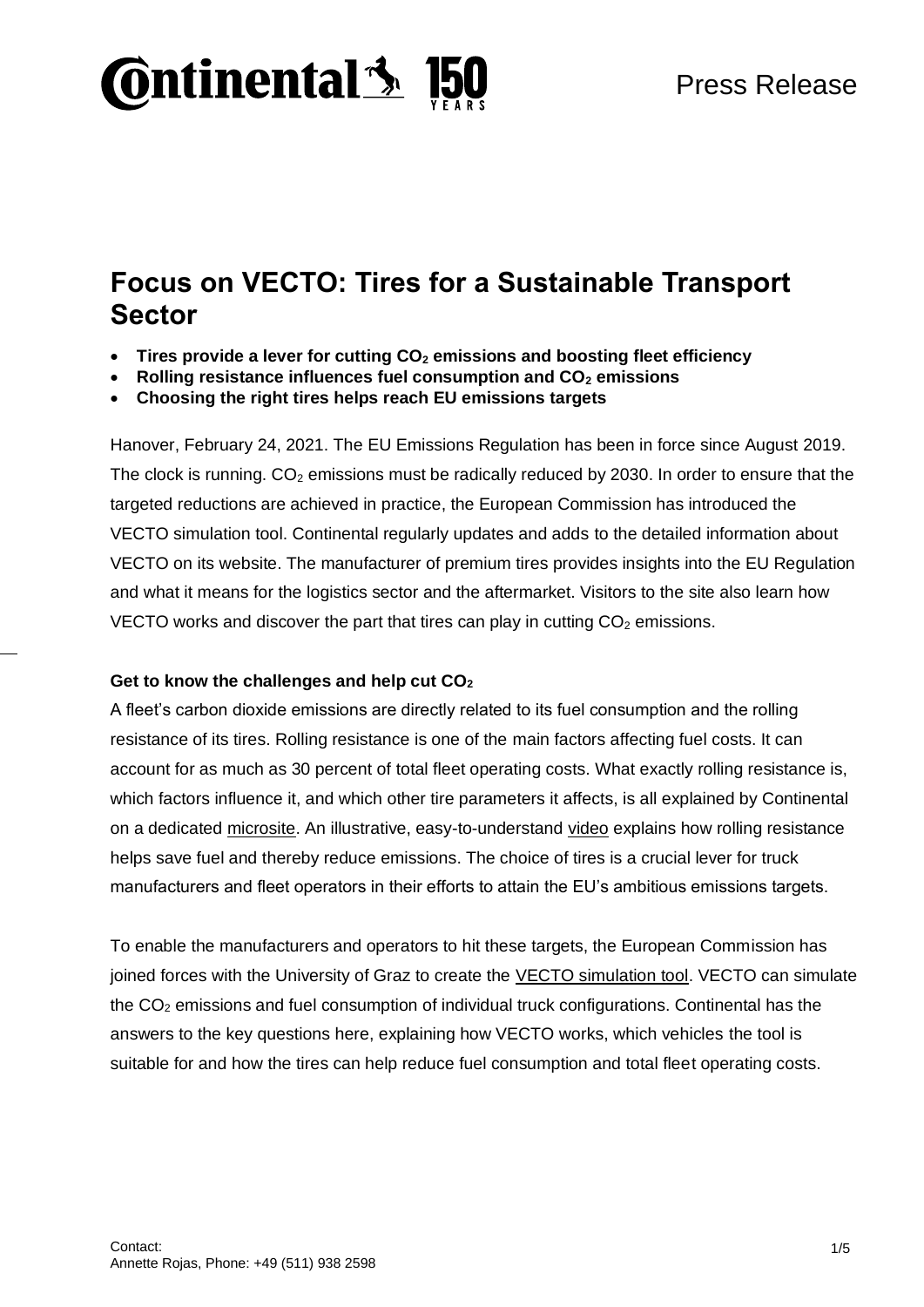# **Ontinental 3 F**

### **Tire Finder helps identify the right tires**

With its new [Tire-Finder,](https://conti-tirefinder.com/public/en/emea) Continental is offering customers a very special service: This platform helps fleet managers choose the right tires for their long-haul or regional distribution operations. The core requirements of their fleet are analyzed in two steps, before the Tire Finder recommends a suitable tire line. In the first step, the tool distinguishes between the fuel efficiency and mileage of the tires. The second step takes their everyday mission profile into account: Do they operate mainly on motorways or regional roads? Does the truck mostly handle long-distance haulage or short-haul delivery work? The Tire Finder informs the customer about the tire portfolio and the characteristics of the different tires. The customer then decides which type of tire is the best fit for their business.

### **Background: CO<sup>2</sup> emissions and VECTO**

According to EU data, 25 percent of  $CO<sub>2</sub>$  emissions from road transport across Europe are generated by heavy-duty vehicles. Along with tire pressures, vehicle configuration and load distribution, the rolling resistance of the tires is of decisive importance in terms of fuel consumption and thus the level of  $CO<sub>2</sub>$  emissions. In accordance with the 2019 European Regulation setting CO<sup>2</sup> emission performance standards for new heavy-duty vehicles, vehicle manufacturers must cut the  $CO<sub>2</sub>$  emissions of their vehicles covered by the Regulation by 15 percent by 2025 and by 30 percent by 2030, compared in each case to the reference year July 2019 to June 2020. [You will](https://www.continental-tires.com/transport/fleetsolutions/co2-regulations-vecto)  [find Continental's VECTO microsite here.](https://www.continental-tires.com/transport/fleetsolutions/co2-regulations-vecto)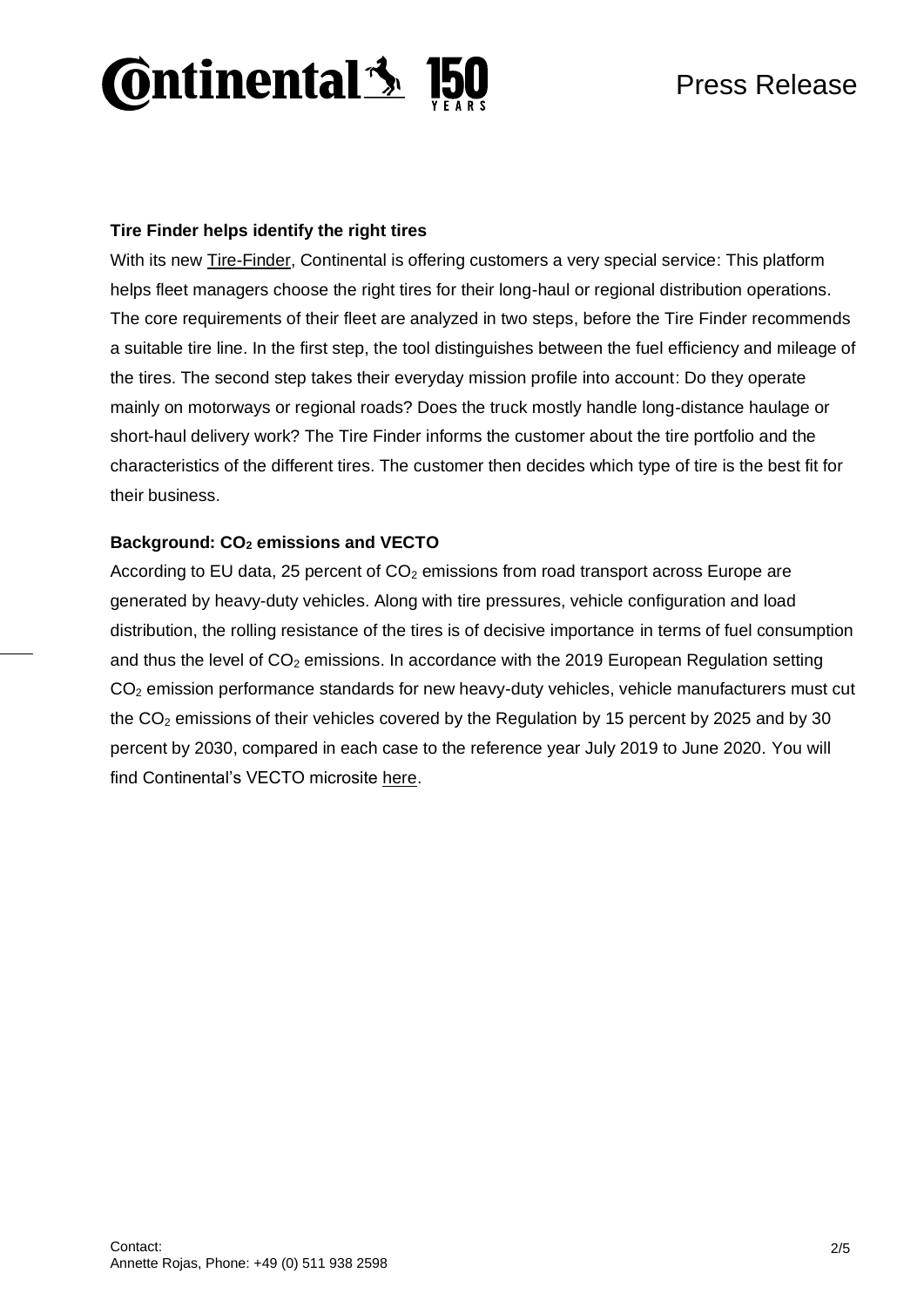

## Press Release

**Continental** develops pioneering technologies and services for sustainable and networked mobility of people and their goods. Founded in 1871, the technology company offers safe, efficient, intelligent and affordable solutions for vehicles, machines, traffic and transportation. In 2019, Continental generated sales of €44.5 billion and currently employs more than 233,000 people in 59 countries and markets. In 2021, the company celebrates its 150th anniversary.

The **Tires business area** has 24 production and development locations worldwide. Continental is one of the leading tire manufacturers with more than 56,000 employees and posted sales of €11.7 billion in 2019 in this business area. Continental ranks among the technology leaders in tire production and offers a broad product range for passenger cars, commercial and special-purpose vehicles as well as two-wheelers. Through continuous investment in research and development, Continental makes a major contribution to safe, costeffective and ecologically efficient mobility. The portfolio of the Tires business area includes services for the tire trade and fleet applications, as well as digital management systems for tires.

#### **Contact for journalists:**

Annette Rojas Media Relations Manager Public Relations & Internal Communication Replacement Tires EMEA

Continental Reifen Deutschland GmbH Büttnerstrasse 25, 30165 Hanover, Germany

Phone: +49 511 938 2598 Cell: + 49 160 9083 7745 E-mail: annette.rojas@conti.de

| Press portal:       | www.continental-press.com                                               |
|---------------------|-------------------------------------------------------------------------|
| Media database:     | www.continental-corporation.com/en/press/media-library                  |
| <b>Other links:</b> | https://www.continental-tires.com/transport/media-<br>services/newsroom |
|                     | www.continental-tires.com                                               |
|                     | www.continental-truck-tires.com                                         |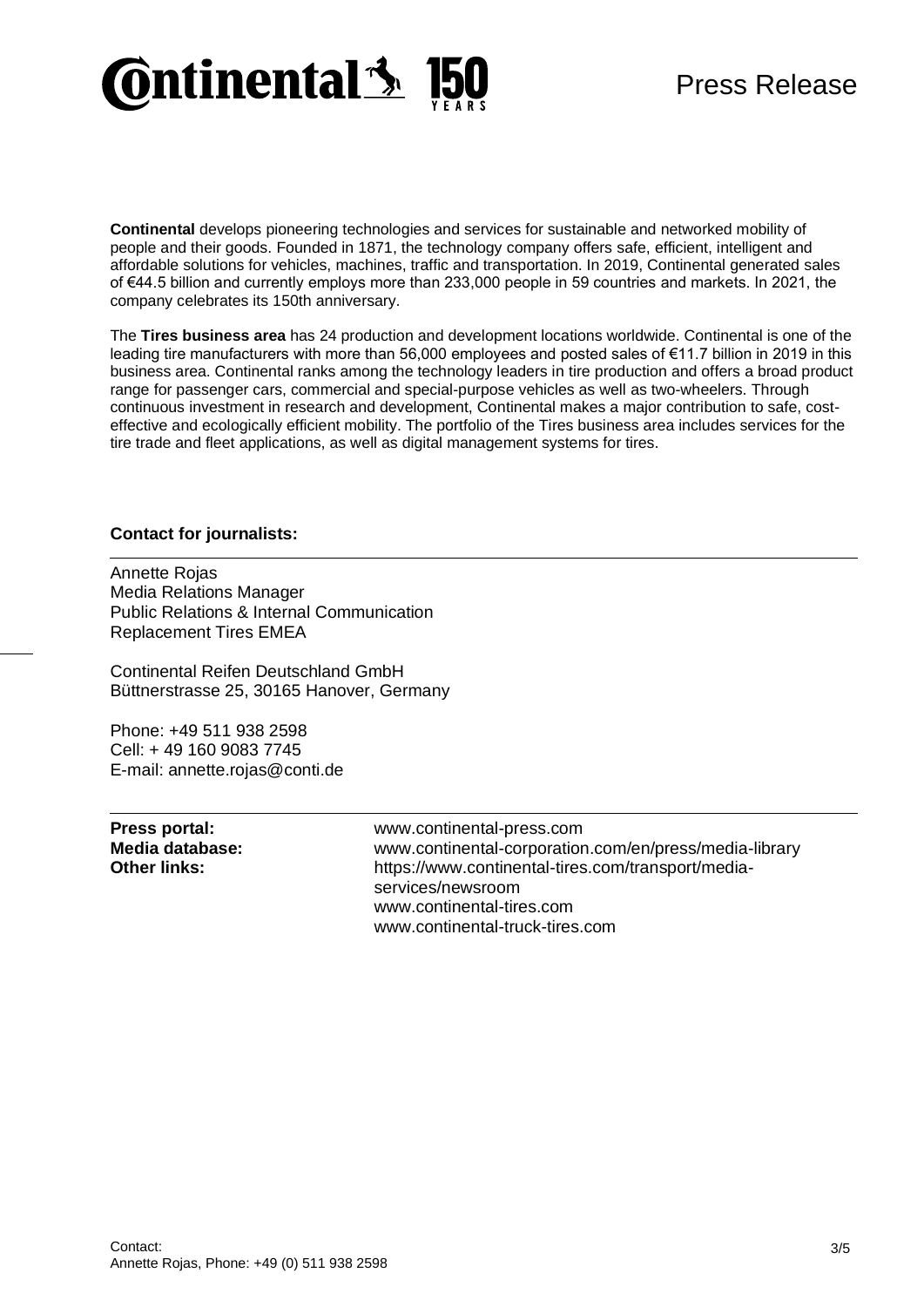# **Continental 3 150**

### **Photos and captions**



Chart showing the impact of rolling resistance as one of the key factors in saving fuel and cutting fleet operating costs efficiently.



Continental\_PP\_Infographic\_2

Chart showing the impact of the various tire components on the rolling resistance.